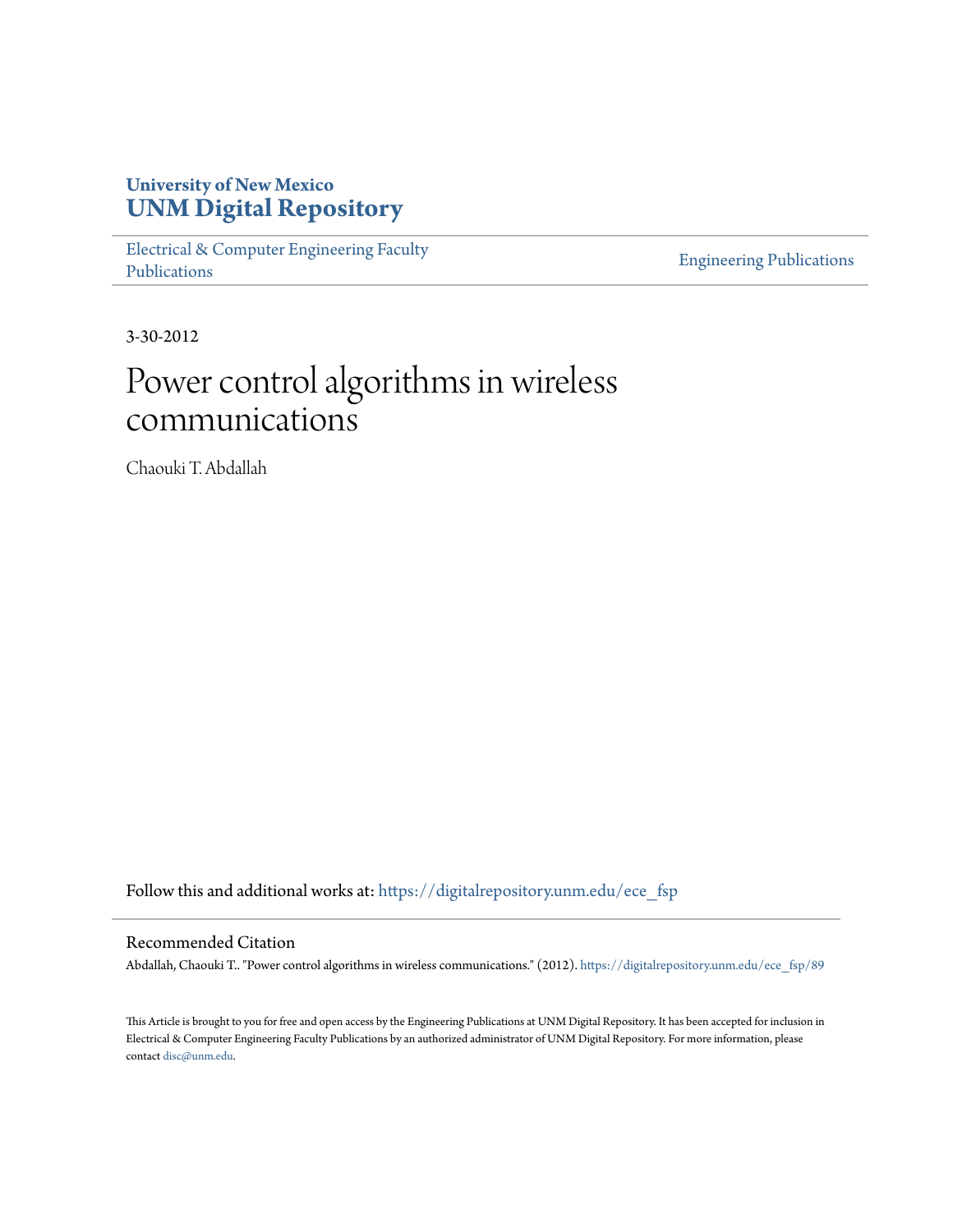# Power Control Algorithms in Wireless Communications

Judd Rohwer<sup>∗</sup> , Chaouki T. Abdallah† , Aly El-Osery‡

# 1 Abstract

This paper presents a comprehensive review of the published algorithms on power control for cellular systems. The majority of the research is focused on Code Division Multiple Access (CDMA) systems, although a small fraction of the reviewed literature pertains to Frequency Division Multiple Access (FDMA) and Time Division Multiple Access (TDMA).

# 2 Introduction

Power control in cellular systems is applied to numerous communication architectures. For Frequency Division Multiple Access (FDMA) and Time Division Multiple Access (TDMA) power control reduces intercell interference and improves capacity.

For Code Division Multiple Access (CDMA) power control is a required part of the base station and mobile station designs. Power Control reduces interference due to multiple users in the same frequency band. A general term that characterizes this type of multiple access interference is the "near-far effect". Due to propagation characteristics the signals from mobiles closer to the base station could overpower the signals from mobiles located farther away. With power control each mobile adjusts its own transmit power to ensure an adequate quality of service (QoS) or signal-to-interference ratio (SIR) at the base station. The mobile's transmit power is either increased or reduced depending on instructions from the base station (uplink power control). By reducing a user's transmit power, that particular component in the multiuser interference is also reduced. While power control reduces the average required transmit power of

<sup>∗</sup>Sandia National Laboratories P.O. Box 5800, MS-0986 Albuquerque, NM 87185-0986

<sup>&</sup>lt;sup>†</sup>C.T. Abdallah is with the Department of Electrical and Computer Engineering, University of New Mexico, Albuquerque, NM 87131, USA; contact author chaouki@eece.unm.edu

<sup>‡</sup>Electrical Engineering Dept. New Mexico Tech Socorro, NM 87801, USA.

<sup>0</sup>Sandia is a multiprogram laboratory operated by Sandia Corporation, a Lockheed Martin Company, for the United States Department of Energy under Contract DE-AC04-94AL85000.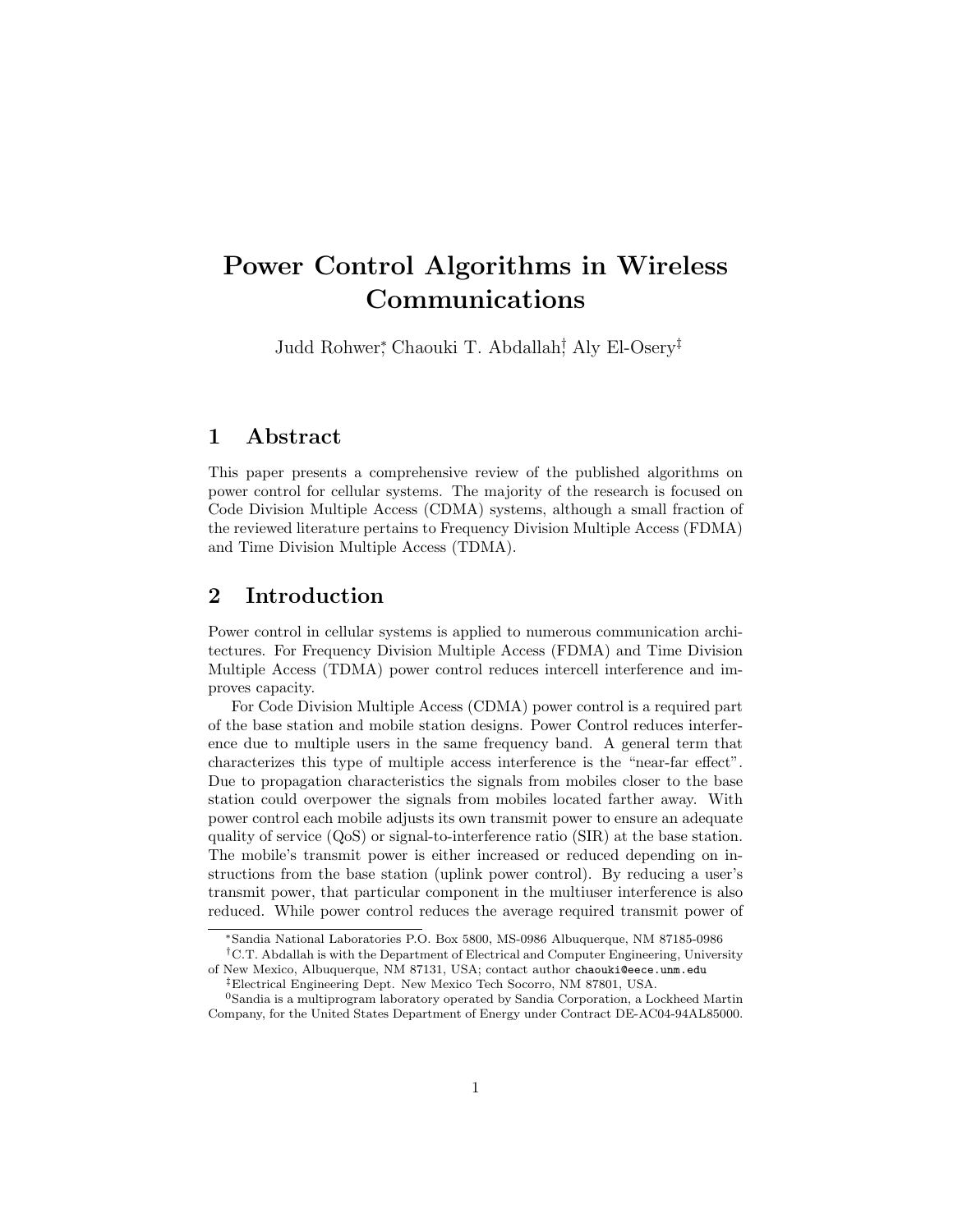each mobile, it also improves system capacity. The former improves battery life and the latter allows for more system users.

# 3 Optimum/Global Power Control

Centralized power control is often referred to as optimum power control due to the upper performance bounds achieved by the algorithms. In such approaches, a central station controls all the links in a cellular system. The goal of centralized power control research is to develop upper bounds for power control algorithms. The results are used for comparison with the distributed power control algorithms implemented in cellular systems. The classic paper on the topic of centralized power control was written by Jens Zander in 1992 [1]. The paper investigates optimum transmitter power control for general cellular systems. The algorithms are for the downlink, base station to mobile station, but similar results were later developed for the uplink, mobile to base, in [2].

In [1], the goal of transmitter power control is the ability to control cochannel interference and the associated quality is measured based on the carrier to interference ratio (CIR). The author also proposes an "optimal" power control scheme that minimizes the interference and thus the outage probability, the probability that a CIR is below the set threshold. In addition to the optimum power control algorithm a Step Removal Algorithm (SRA) is proposed. SRA, when implemented, removes cells stepwise until all remaining mobiles can satisfy the required CIR. The derivations in the paper contain the link gain matrix for the mobile in cell i to the base station in cell j,  $G_{ij}$ . Specifically, let

$$
CIR_i = \Gamma_i = \frac{P_i}{\sum\limits_{j=1}^{Q} P_j \cdot Z_{ij} - P_i}, Z_{ij} = \frac{G_{ij}}{Gii}
$$
(1)

where  $P_i$  denotes the power for user i,  $Q$  is the number of co-channel sets, and  $\Gamma_i$  and  $Z_{ij}$  are stochastic variables.

The goal of transmitter power control is to choose all  $P_i$ 's such that all  $\Gamma_i$ 's are above the desired CIR threshold. In centralized power control the  $P_i$ 's required to achieve the  $\Gamma_i$ 's are determined via a central controller with the link gain matrix.

In [1] the term "global" power control algorithm (PCA) is used to describe the centralized PCA. Zander's global PCA,  $\Psi_G$ , has access to the entire link gain matrix  $Z = \{Zij\}$  and can control the entire power vector P, where  $P = \Psi_G(Z)$ . Optimum power control is achieved when a power vector is chosen such that  $P \geq 0$  and  $\Gamma_i \geq \gamma$ ,  $\forall i$ , for the achievable CIR. Zander then shows for given a stochastic link gain matrix  $Z$  the maximum achievable CIR, defined as  $\gamma^* = \max \{ \gamma | \exists P \ge 0 : \Gamma_i \ge \gamma, \forall i \},\$  is given by  $\gamma^* = \frac{1}{\lambda^* - 1}, \lambda^*$  is the largest real eigenvalue of Z. The optimum power vector,  $P^*$ , is the eigenvector corresponding to  $\gamma^*$ . Since Z consists of stochastic random variables Z has full rank and must have one real positive eigenvalue  $\lambda^*$  for which the corresponding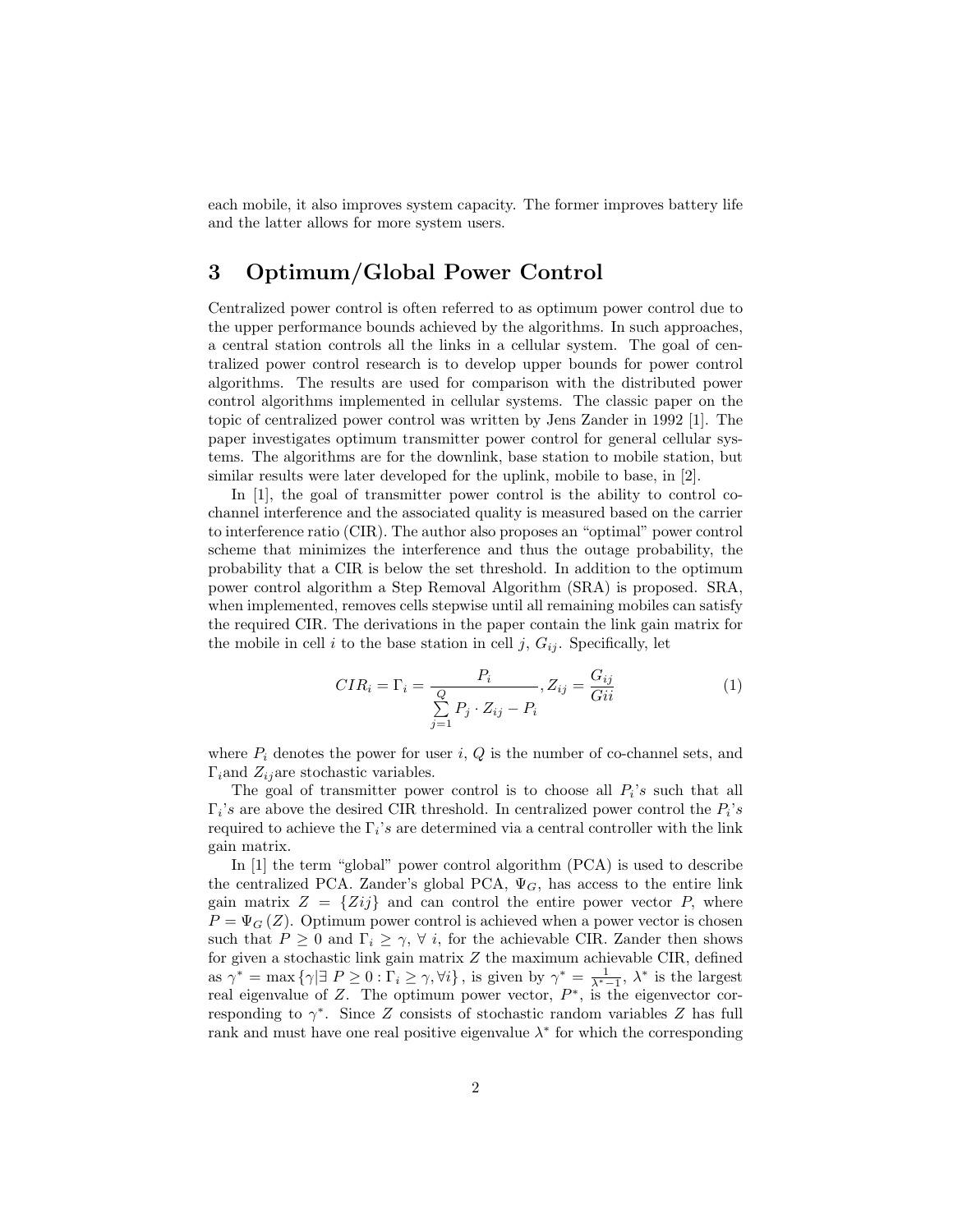eigenvector is positive. With this result Zander proves that the global PCA is optimum by starting with the known link gain matrix Z, and calculating the largest positive eigenvalue  $\lambda'$  and corresponding positive eigenvector  $P'$ . If  $\lambda'$ and P' do not support the desired CIR,  $\gamma^*$ , then a cell or subset of cells are removed, and the process is repeated until the desired CIR is achieved. The cell removal procedure helps achieve higher system capacity and the optimum power control.

A paper co-authored by Grandhi et.al.[3] presents a centralized power control approach that is based on signal strength measurements. This centralized power control algorithm converges to the same optimal solution presented in [1]. The centralized controller updates each mobile's transmitter power so the received CIR is common to all links. This paper lays the foundation for a distributed algorithm that converges to the optimal, global power control solution .

Qiang Wu authored two papers on optimum power control [4],[5]. The first paper presents the optimum power control scheme (OPCS) designed for CDMA systems and develops the upper bounds for all transmitter power control schemes. Wu presents simulation results that show system capacity increases by 1.9 dB over an IS-95 system with perfect average power control. In [5] Wu builds upon the algorithms in [4] to develop an optimum power control algorithm for cellular systems with heterogeneous signal to interference ratio (SIR) thresholds; different SIR thresholds for different links. This is a plausible situation when dealing with both voice and data links that have varying data rates. In practical cellular systems the minimum required SIR thresholds are functions of the fading characteristics, data rates, and required Quality of Service (QoS). Systems with heterogeneous SIR thresholds allow the base stations (on the uplink) to assign each channel a unique SIR threshold. This allows each link to have the ideal minimum threshold which will improve QoS, reduce the power requirements on each mobile, and reduce the multiple access interference.

# 4 Distributed Power Control

The topic of distributed power control has been an active area of research since the early 1990's. Many research topics relating to DPC have also become popular and very important to cellular communications. A few examples are stochastic power control, SIR estimation, time delay compensation, power control and capacity.

The architecture of distributed power control (DPC) is based on the idea that each base station tracks and updates the transmitted powers from the local mobile stations. Therefore power control is "distributed" to all base stations and a centralized controller is not required. The benefits of DPC are reduced computational complexity and the link gain matrix statistics are not required. The only information required for deterministic, distributed power control is knowledge of local SIRs and local link gains.

Zander authored one of the two pioneering papers on DPC. In [6] results are presented of imperfect CIR estimates due to multipath, fading, mobility,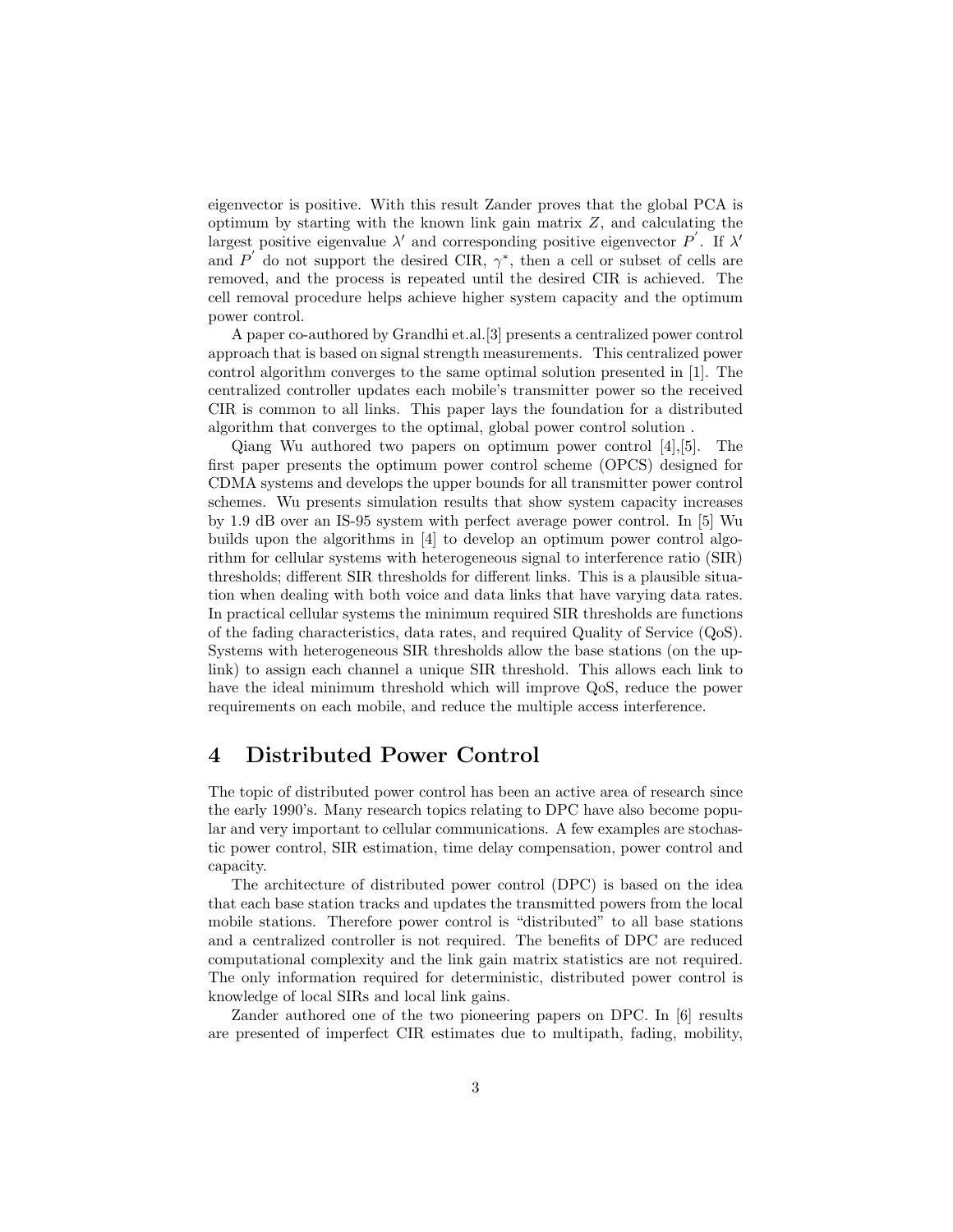and system noise. This distributed approach is based on a proportional control algorithm which has stability problems when the CIR target is high. Zander's DPC incorporates distributed CIR balancing to overcome the stability issues and improve the system capacity. The system model presented in [6] is based upon the model and assumptions in  $[1]$ . The CIR at mobile i, for the downlink from base j, is given by (1) As in the previous papers  $[1], [2]$  the performance measure is the interference function  $F(\gamma) = \frac{1}{Q}$  $\frac{Q}{P}$  $\sum_{j=1}$  Pr  $\{\Gamma_j \leq \gamma_o\}$  where  $\gamma_o$  is the minimum required CIR. The largest achievable CIR ratio is related to the link gain matrix  $Z$  as shown in Section 3. If  $P^*$  is computationally feasible then it is used to obtain the same CIR ratio in all mobiles. Thus the system is defined as "balanced".

One main assumption in  $[6]$  is that the link gain matrix Z is a constant. Zander points out that  $Z$  is a stochastic process and the dimensions of  $Z$  change based on the time varying traffic conditions. But for initial analysis it is assumed that Z changes slowly compared to the algorithm's update rate.

The distributed discrete-time power control algorithm (DPCA) is defined as  $P_i^{(v+1)} = \Psi_D\left(P_i^{(v)}, \Gamma_i^{(v)}\right)$ . The formulation evolves into the distributed balancing (DB) algorithm. The algorithm assumes that the initial power vector  $P_o$ is positive, i.e. all components are  $> 0$ . From equation 1 the DB algorithm is defined as

$$
\begin{array}{rcl} P_i^{(v+1)} & = & \beta P_i^{(v)} \left( 1 + \frac{1}{\Gamma_i^{(v)}} \right), \, \beta > 0. \\\\ \lim_{v \to \infty} P_i^{(v)} & = & P^*, \, \lim_{v \to \infty} \Gamma_i^{(v)} = \gamma^* \end{array}
$$

The second pioneering paper [7] on distributed power control was authored by Yates. The concept of "interference functions", associated properties, and proofs of synchronous and asynchronous convergence are presented. The proposed power control scheme is based on iterative algorithms that can be applied to "dynamic" systems with time varying channel characteristics.

The iterative power control algorithm is based on the SIR requirements described by  $p \geq I(p)$  where p is a transmitter power vector,  $p = (p_1, ..., p_n)$ , and  $p_i$  is the transmitter power of user i.  $I(p)$  is the interference function,  $I(\mathbf{p}) = (I_1(p), ..., I_n(p)), I_i(p)$  is the interference that mobile i must overcome. This formulation leads to the iterative power control algorithm

$$
\mathbf{p}(t+1) = \mathbf{I}(\mathbf{p}(t))
$$

Yates defines the interference function  $I(p)$  as standard if  $p \geq 0$  and the following three properties are satisfied.

- 1. Positivity  $\longrightarrow$  **I**(**p**) > 0
- 2. Monotonicity → If  $p \geq p'$ , then  $I(p) \geq I(p')$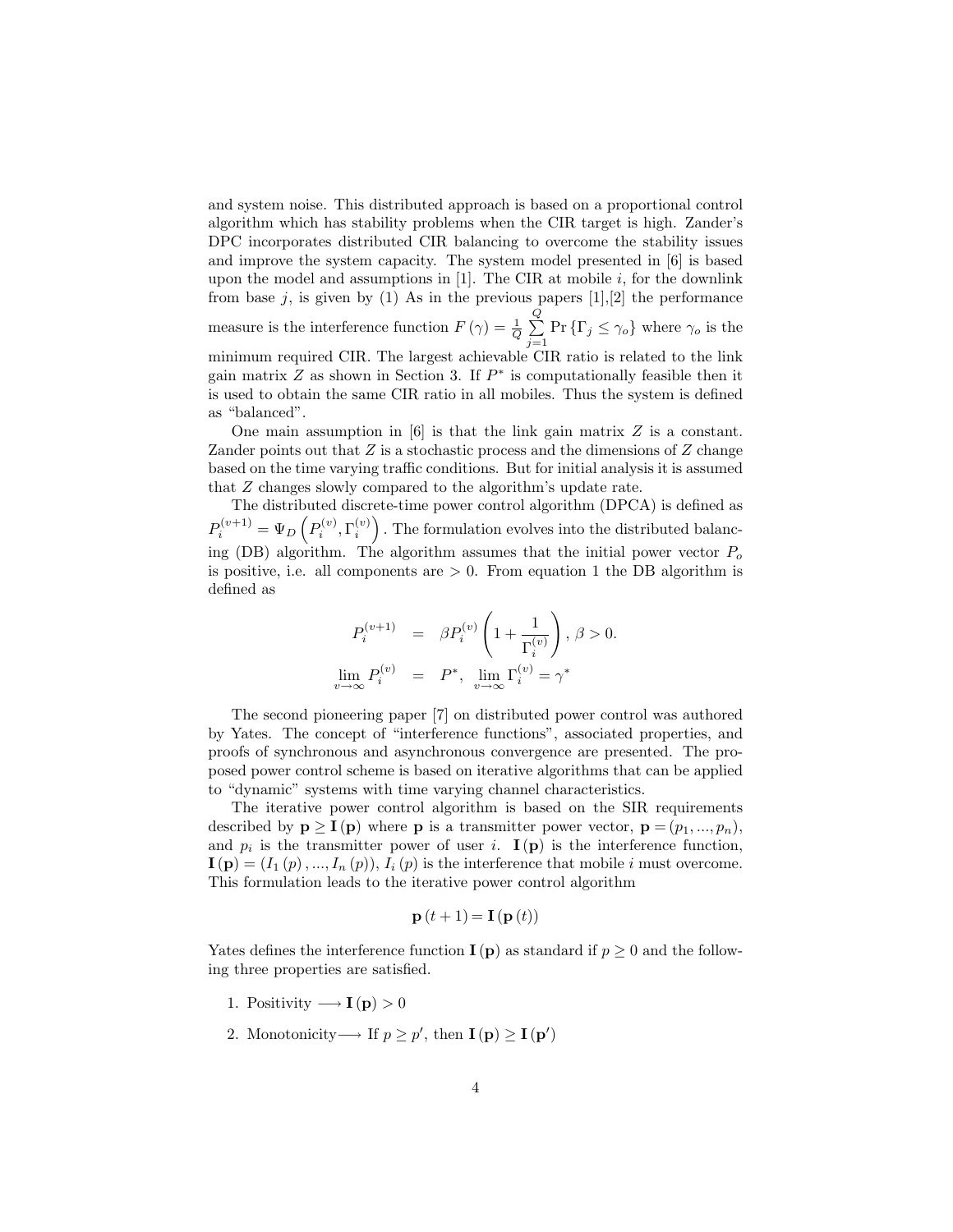3. Scalability  $\rightarrow$  For all  $\alpha > 1$ ,  $\alpha$ **I** (p) > **I** ( $\alpha$ **p**)

In [7] five systems are described with the iterative constraints placed on each. The first three systems, fixed assignment, minimum assignment, and macro diversity, have been previously studied and Yates applies the approach of interference functions to each. The last two system, Limited Diversity and Multiple Connection Reception, are presented by Yates and have pros and cons as compare to the first three systems. The goal of [7] is to investigate the systems in terms of the interference functions and provide a "framework" for understanding the convergence issues associated with each. With regards to the five systems the SIR of user i at base station j is defined as  $p_i u_{ij}(\mathbf{p})$  where

$$
p_i u_{ij}(\mathbf{p}) = \frac{p_i h_{ij}}{\sum\limits_{i \neq j} h_{ij} p_i + \sigma_j}, \, \sigma_j \text{ is the receiver noise power.}
$$

For the Fixed Assignment  $(FA)$  system the SIR requirement for user i is  $p_i u_{ij}(\mathbf{p}) \geq \gamma_i^*$ . This is written as

$$
p_i \ge I_i^{FA}(\mathbf{p}) = \frac{\gamma_i^*}{u_{ij}(\mathbf{p})}
$$

In this system the desired SIR  $\gamma^*$  is common to all users,  $\gamma_i^* = \gamma^*$ . The goal of the FA system is to maximize  $\gamma$  with respect to  $\mathbf{p} \geq \mathbf{I}^{FA}(\mathbf{p}).$ 

The Minimum Power Assignment (MPA) system is a soft handoff system where user  $i$  is assigned to the base station where it's SIR is maximized. The SIR of user *i* is maximized with respect to base station j  $p_i u_{ij}(\mathbf{p}) \geq \gamma_i^*$ ,

$$
p_i \ge I_i^{MPA}(\mathbf{p}) = \min_j \frac{\gamma_i^*}{u_{ij}(\mathbf{p})}
$$

In this system it is assumed that the powers of all other users are fixed, user  $i$  is then assigned to the base station where the minimum power is required to achieve the desired SIR,  $\gamma_i^*$ .

Macro Diversity (MD) is a diversity receiving method where the signal from user  $i$  is received at each base station and then maximal ratio combining is applied. The MD algorithms is

$$
p_i \ge I_i^{MD}(\mathbf{p}) = \frac{\gamma_i^*}{\sum_k u_{ij}(\mathbf{p})}.
$$

Macro Diversity, Limited Diversity, and Multiple Connection Reception are variations where a number of base stations are used for diversity combining.

Following the developments of a standard interference function and the five power control systems are proofs of convergence for both synchronous and asynchronous power control algorithms. The proofs show that standard power control algorithms converge to a fixed point, with the assumption that  $I(p)$  is feasible. The advantage of asynchronous power control is the each base/mobile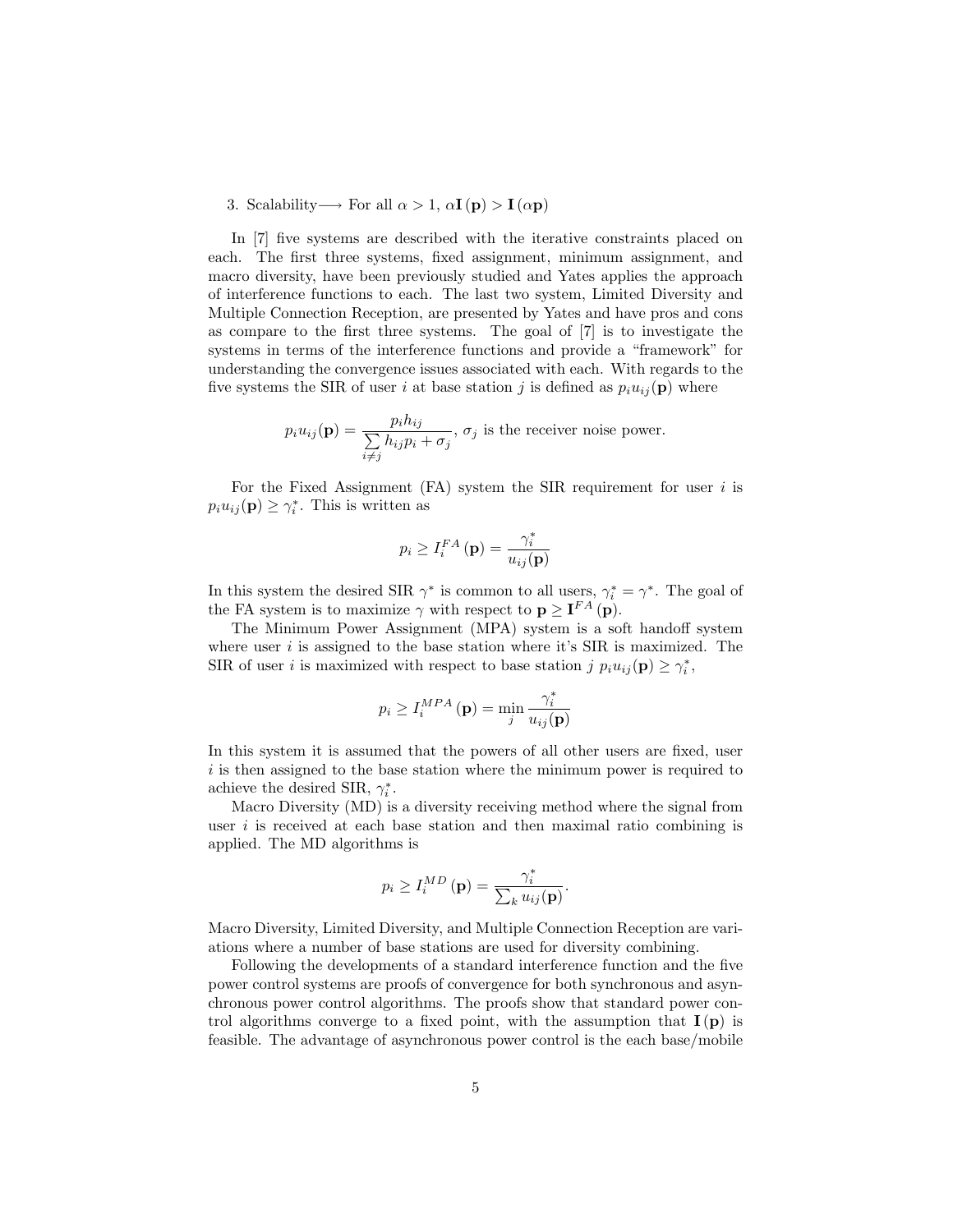pair can update its own power independent of others. Therefore some pairs could update their power faster and perform more iterations.

Foschini and Miljanic co-authored a paper [8] in 1993 in which a distributed autonomous power control algorithm is presented and the convergence is proven. The authors develop a continuous time differential equation approach and a discrete time difference equation approach. Their work demonstrates that the power control algorithms are universal in the sense that the link gain matrix Z does not affect the convergence to the optimum power vector  $P^*$ .

#### 4.1 Power Control for Cellular Systems

For effective power control there are many "requirements". Distributed and asynchronous power updates are dictated by the general power control problem. The algorithms must be stable and converge to the "near" optimum solution. One key to power control is estimating and/or measuring the BER and SIR, which characterizes the channel quality. The BER/SIR measurement rate is determined by the rate at which the power control updates are made. Fast power control is used to suppress Rayleigh fading and slow power control is used for shadow fading. Errors can cause an increase in interference and an increase in outage probability. The estimation errors are due, in part, to channel and interference power information that is no longer current. The time delay between the measurements and power updates can cause instability, power oscillations, and estimation errors. Estimation errors and stochastic link gains are commonly disregarded in snapshot analysis, but when stochastic processes and estimation errors are the topics of research then the standard analysis techniques fail. The future of power control may lie in the area of estimation approaches and power update methods for stochastic environments.

In 1998, Zander and Rosberg coauthored a paper [9] in which they presented a "Framework for Power Control in Cellular Systems". The main points of the paper are: 1) Channel quality and interference, 2) Measurement errors, 3) Delayed estimation errors, 4) Algorithm requirements, and 5) Public knowledge bank.

The first half of [9] is devoted to cellular system architectures and general areas of power control. The second half of the paper is focused on distributed power control. Overall this article provides a good "framework" for the power control problem. The authors present six factors that cause interference in cellular systems. These factors are: 1) Signaling/modulation scheme associated with the chosen multiple access method, 2) Link orientation, 3) Environment morphology and topology, 4) Speed of the mobile terminals, 5) Cell hierarchy, and 6) Connection type. The authors in [9] view 1) as the most dominant cause of interference. Today the research on power control problem is usually centered on CDMA, therefore 1) is no longer the primary focus of power control research The majority of research papers are topics associated with 3), 4), 5) and the dominant link analyzed is the uplink, (2).

The rate of convergence of distributed power control algorithms is an important topic of research. As new algorithms with faster convergence rates are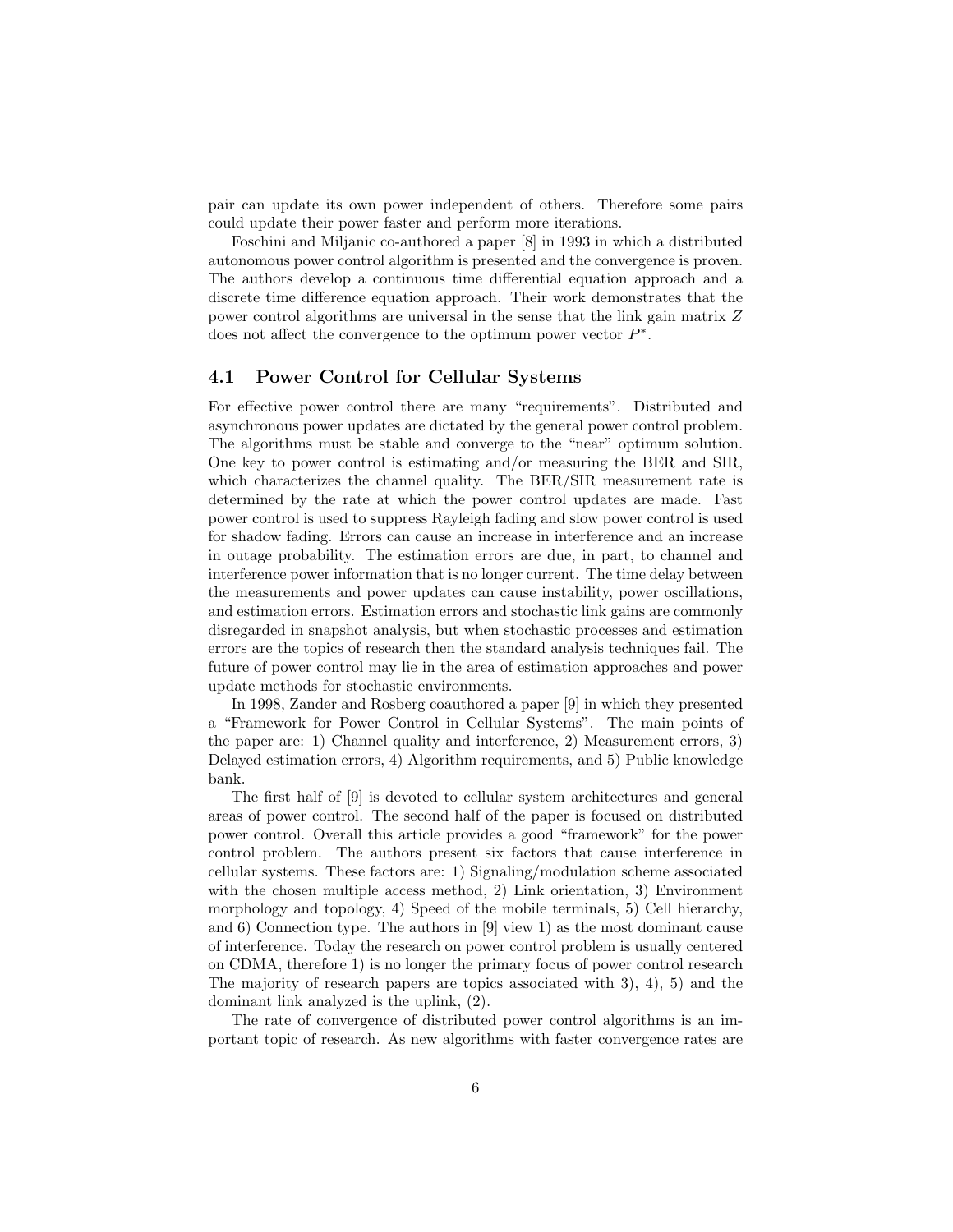proposed, the ability to suppress fast Rayleigh fading increases. Since convergence rates and power update rates are related it is important to develop algorithms that are computationally simple which allows for fast convergence. In [10] Huang and Yates focus on the convergence rate of the Constrained Minimum Power Assignment (CMPA) algorithm. This algorithm implements iterative power control and assignments of base stations. The CMPA is based on CIR measurements and as the name implies has a constrained power level. Jantti and Kim propose a second-order power control algorithm in [11] and prove that the rate of convergence exceeds that shown in [10]. The second-order algorithm uses power levels from current and previous iterations for calculating the power update commands. The benefit from the second-order approach is a gain in the rate of convergence, specifically the authors show that the convergence is asymptotically faster than the convergence of the Distributed Constrained Power Control (DCPC) algorithm in [10].

Two second-order algorithms are developed, the unconstrained second-order power control (USOPC) algorithm and the constrained second-order power control (CSOPC) algorithm. Both algorithms are based on the successive overrelaxation iterative method (SOR) and evolved from the distributed power control (also know as distributed balancing algorithm [12]) and constrained distributed power control.

The USOPC algorithm is

$$
P_i^{(n+1)} = w \frac{\gamma_i^t}{\gamma_i^{(n)}} P_i^{(n)} + (1-w) P_i^{(n-1)}, n = 1, 2, ...
$$

If  $w = 1$  then the USOPC becomes the DPC algorithm from [12]. For purposes of implementation w is a non-increasing sequence of control parameters.  $w^{(1)} =$  $w^{(2)} < w^{(3)} = w^{(4)} < ... < w^{(2n+1)}$  where  $P_i^{(0)}$  and  $P_i^{(1)}$  are arbitrary,  $\gamma_i^t$  is the target CIR value, and  $\gamma_i^{(n)}$  is the received CIR from mobile *i*. The problems associated with the USOPC algorithm, which are: 1) power vectors from a feasible system may be out of the specified range of the transmitter, 2) the algorithm could compute  $P_i^{(n)} < 0$ , The CSOPC algorithm solves the problems with the USOPC by constraining the maximum value of  $P_i^{(n)}$  The CSOPC algorithm is

$$
P_i^{(n+1)} = \min \left\{ \overline{P}_i, \max \ \left\{ 0, \ w^{(n)} \frac{\gamma_i^t}{\gamma_i^{(n)}} P_i^{(n)} + \left( 1 - w^{(n)} \right) P_i^{(n-1)} \right\} \right\}.
$$

For implementation the CSOPC algorithm is modified to the form

$$
P_i^{(n+1)} = \min\left\{\overline{P}_i, \max\ \left\{0, \ w^{(n)} \Delta_i^{(n)} P_i^{(n)} + \left(1 - w^{(n)}\right) P_i^{(n-1)}\right\}\right\} \tag{2}
$$

where  $\Delta_i^{(n)}$  is the step size for each iteration and

$$
\Delta_i^{(n)} = \begin{cases} \Delta & \gamma_i^{(n)} \leq \gamma_i^t \\ \frac{1}{\Delta} & \gamma_i^{(n)} > \gamma_i^t \end{cases}
$$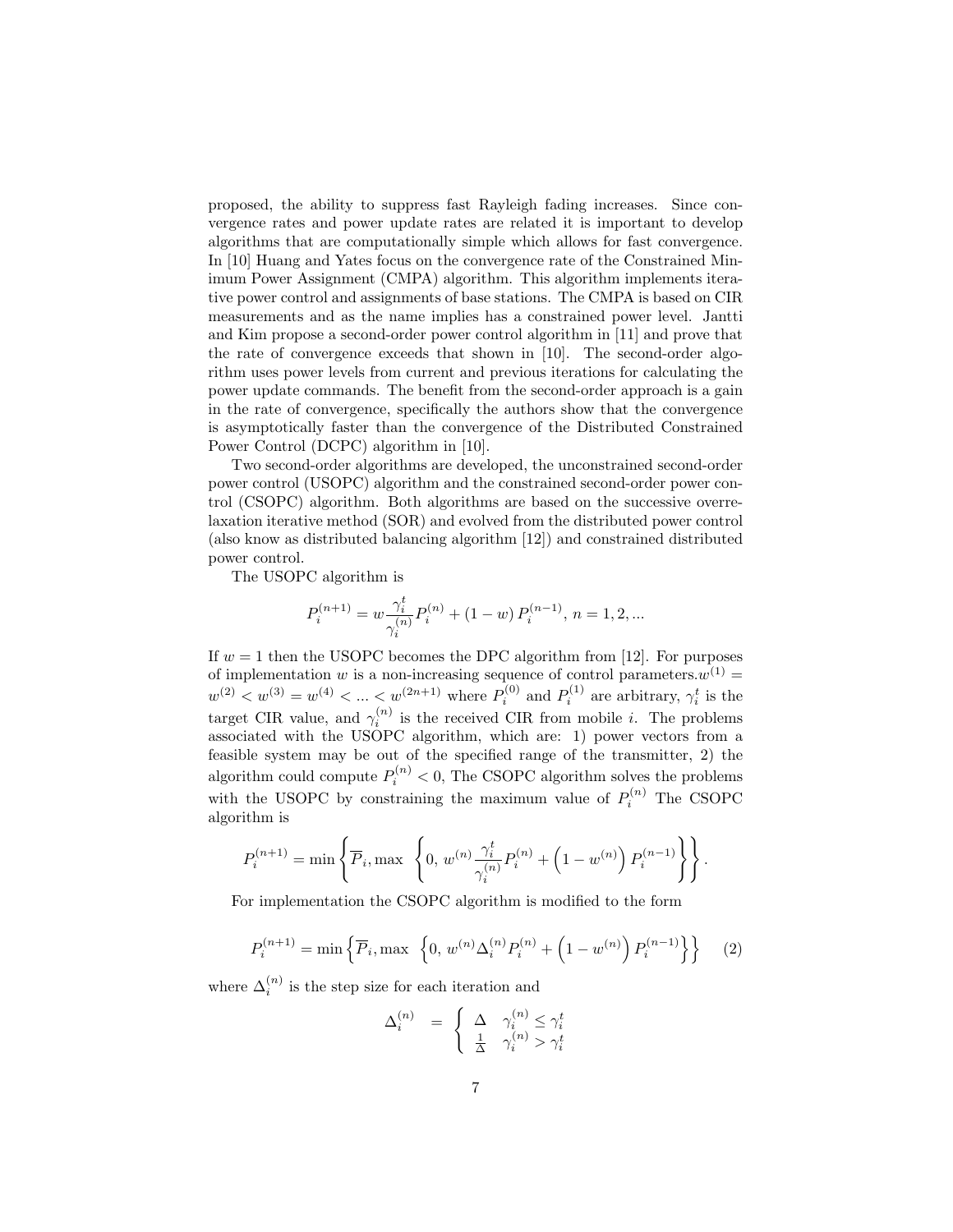If  $w = 1$  then this algorithm is equivalent to the "bang-bang" power control (B-BPC) used in the IS-95 system.

Numerical simulations show that the USOPC algorithm converges asymptotically faster than the DPC algorithm if the optimal  $w$  is chosen asymptotically. The convergence speed increases as the algorithm approaches the optimal power vector  $P^*$ . Simulations show that the CSOPC algorithm converges faster in terms of outage probability then the B-BPC algorithm. Also the modified CSOPC algorithm in (2) outperforms the B-BPC in terms of convergence rate.

Another paper focusing on distributed power control and system performance is authored by El-Osery and Abdallah [13]. In this paper a new statespace approach to the power control problem is presented. The Linear Quadratic Power Control (LQPC) algorithm is faster in computing transmitter power and has a higher capacity then the CSOPC algorithm in [11].

The state space representation of linear quadratic control can be developed by assigning each mobile to base station connection as a subsystem.

$$
s_{i}(n+1) = \frac{p_{i}(n) + u_{i}(n)}{I_{i}(n)} = s_{i}(n) + v_{i}(n)
$$

 $I_i(n)$  is the received interference.

$$
I_i(n) = \sum_{i \neq j}^{Q} p_i \frac{G_{ij}}{G_{ii}} + \frac{\eta_i}{G_{ii}}
$$

The input to each subsystem is  $u_i(n)$  and

$$
v_i(n) = \frac{u_i(n)}{I_i(n)}, \, s_i(n) = \frac{p_i(n)}{I_i(n)}
$$

The objective of the power control algorithm is for  $s_i(n)$  to track the desired SIR  $\gamma^*$ . The "integrator of the error" is added to the system to eliminate steady state errors and include different  $\gamma^*$  at each mobile station. This state is

$$
\xi_{i}(n+1) = \xi_{i}(n) + e_{i}(n), e_{i}(n) = s_{i}(n) - \gamma^{*}
$$

If  $x_i(n)$  is defined as

$$
x_i(n) = \left(\begin{array}{c} \xi_i(n) \\ e_i(n) \end{array}\right)
$$

then the second-order linear state space system is

$$
x_i(n+1) = \begin{pmatrix} \xi_i(n+1) \\ s_i(n+1) \end{pmatrix} = \begin{pmatrix} 1 & 1 \\ 0 & 1 \end{pmatrix} x_i(n) + \begin{pmatrix} 0 \\ 1 \end{pmatrix} v_i(n)
$$

and the feedback controller is

$$
v_i(n) = -\left(k_{\xi} \quad k_s \quad k_i(n)\right)
$$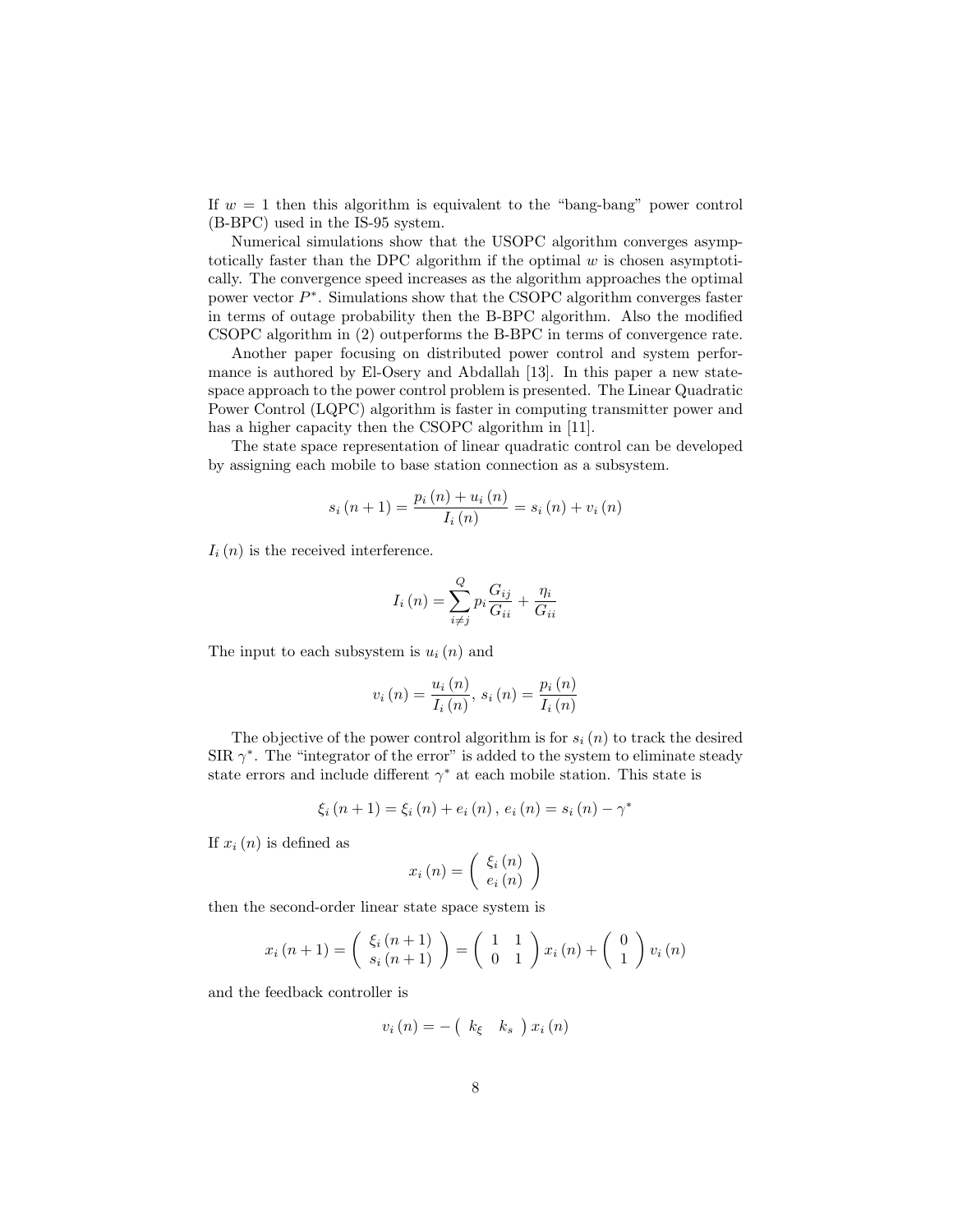The key to the LQPC algorithm is choosing the feedback gains,  $k_{\xi}$  and  $k_s$ , so the system is asymptotically stable. After the feedback gains are found then the power update command is computed by

$$
p_i(n + 1) = \min \{ \overline{p}_i, s_i(n + 1) I_i(n) \}
$$

Simulations show that initially the LQPC algorithm has a higher outage probability than the CSOPC algorithm in [11]. After a few iterations the LQPC outage probability drops below the CSOPC's. This shows that the LQPC requires a few iterations before it generates the optimal power assignments. In addition it is shown that LQPC has higher capacity over CSOPC. The simulation environment includes  $\overline{P}_{i,\text{max}} = 1$  watt,  $\gamma^* = 7dB$ , bit rate = 9.6KHz,  $BW = 1.2288MHz$ , and  $n_i = 10^{-12}$ . With this system LQPC supports 19 mobiles with zero outages while CSOPC supports 17 mobiles. If the maximum constrained power is increased,  $\overline{P}_{i,\text{max}} = 5$  watts, then LQPC supports 26 mobiles with zero outages while CSOPC supports 21 mobiles. In both cases LQPC converges to zero outage probability in fewer iterations than CSOPC.

## 5 Conclusion and Outstanding Issues

Power control in cellular systems is employed for a number of reasons: 1) reduce the near-far effect, 2) reduce the cumulative interference power,3) improve battery lifetime via reducing transmitter power, and 4) improve system capacity. The first three topics have been covered in the first two sections of this report. Centralized power control produces the optimum results, but is unrealistic in a real world system. Distributed power control uses locally available information to update the local mobile's transmit power. There are many versions of distributed power control, each has its pros and cons.

Additional topics in cellular system research are devoted to specific areas of power control; multiuser receivers [19], system capacity [24][25], time delay compensation [14][15], SIR/CIR estimation [17][18], stochastic power control [20]. These topics are open areas of research and offer performance improvements in terms of quality of service (QoS), outage probability, and system capacity. Receiver design and power control for IS-95 and 3G systems is an important area of cellular system research. As QoS and capacity demands increase new approaches must developed to enhance system performance. This includes using statistical analysis to understand and adapt to time varying channel conditions.

Multiuser receivers and power control are two topics that have been extensively researched independently over the past decade. Both power control algorithms and multiuser receivers are designed to combat the "near-far effect" in CDMA cellular systems. Researchers at the Wireless Information Network Laboratory, Rutgers University, have published research that combines the two topics. When interference from adjacent cells is included power control with multiuser receivers offers exceptional performance in terms of additional capacity and lower interference levels, refer to [21] and [22].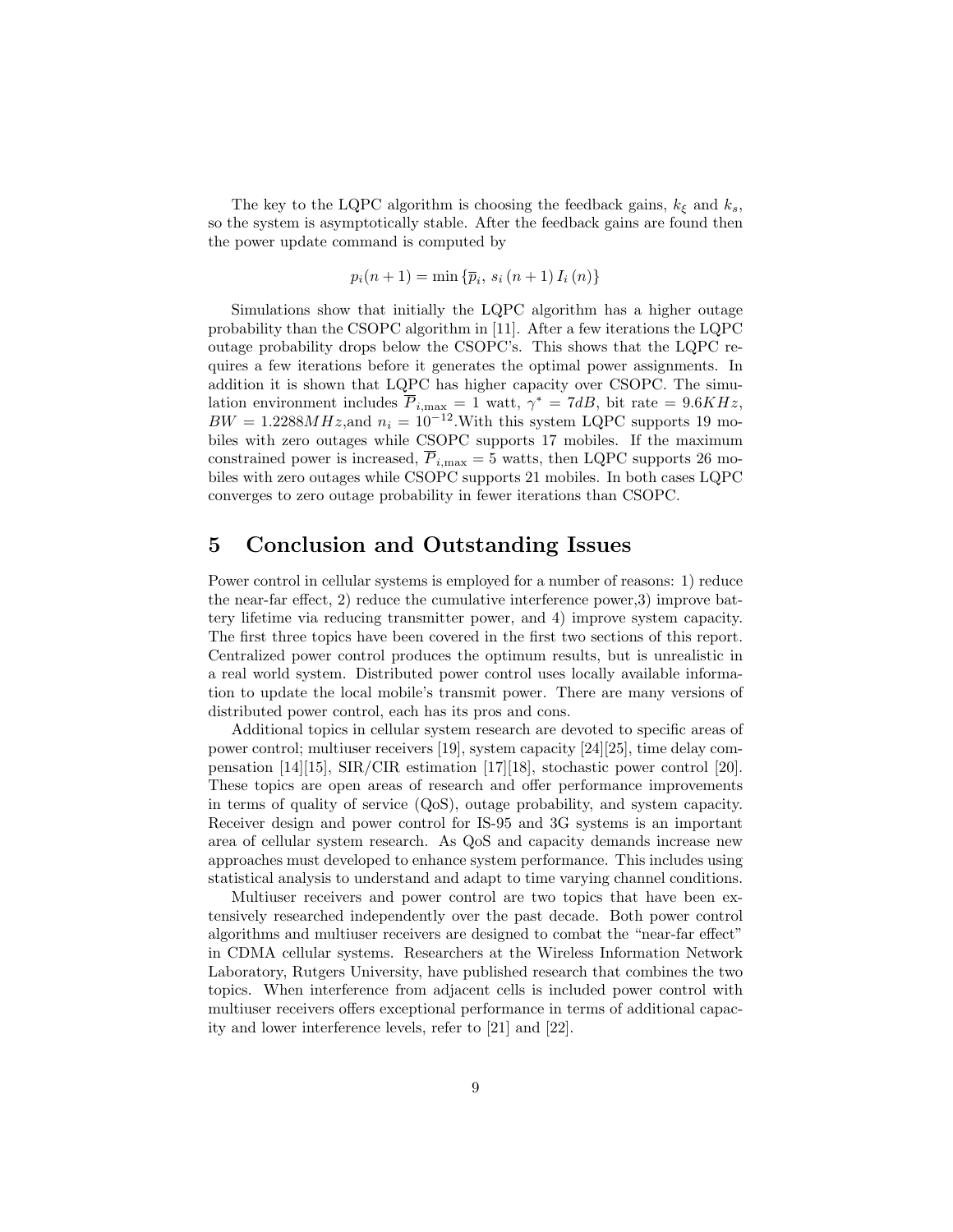Yun and Messerschmitt [26] addressed the subject of variable quality of service (QoS) for different traffic types. In this paper a statistical power control approach is developed for cellular systems that employ various traffic types (different data rates and QoS requirements) through substreams. The transmitted power is modulated to support the varying QoS requirements for the different substreams. Auto-interference is a concept not widely discussed in power control literature. Godlewski and Nuaymi authored the only paper [27] devoted solely to the subject. Auto-interference is a term used to describe the effect when the total transmit power of user  $i$  is not entirely used for signal decoding. The fraction of the power rendered unusable is attributed to multipath, transmission nonlinearity, imperfect equalization, and intersymbol interference. If the concept of auto-interference is applied to standard power control algorithms then the maximum achievable CIR is lower than the optimal case.

Overall there is a wide ranging catalogue of power control algorithms for deterministic signals and systems. The future in this area of research lies in statistical analysis of stochastic systems. A good foundation is developing and many new areas are open for research.

# References

- [1] Jens Zander, "Performance of Optimum Transmitter Power Control in Cellular Radio Systems", IEEE Transactions On Vehicular Technology, vol. 41, no. 1, pp. 57-62, February 1992.
- [2] Jens Zander and Magnus Frodigh, "Comment on 'Performance of Optimum Transmitter Power Control in Cellular Radio Systems' ", IEEE Transactions On Vehicular Technology, vol. 43, no. 3, pp. 636, August 1994.
- [3] Sudheer A. Grandhi, Rajiv Vijayan, David J. Goodman, and Jens Zander, "Centralized Power Control in Cellular Radio Systems", IEEE Transactions On Vehicular Technology, vol. 42, no. 4, pp. 466-468, November 1993.
- [4] Qiang Wu, "Performance of Optimum Transmitter Power Control in CDMA Cellular Mobile Systems", IEEE Transactions On Vehicular Technology, vol. 48, no. 2, pp. 571-575, March 1999.
- [5] Qiang Wu, "Optimum Transmitter Power Control in Cellular Systems with Heterogeneous SIR Thresholds", IEEE Transactions On Vehicular Technology, vol. 49, no. 4, pp. 1424-1429, July 2000.
- [6] Jens Zander, "Distributed Cochannel Interference Control in Cellular Radio Systems", IEEE Transactions On Vehicular Technology, vol. 41, no. 3, pp. 305-311, August 1992.
- [7] Roy D. Yates, "A Framework for Uplink Power Control in Cellular Radio Systems", IEEE Journal On Selected Areas In Communications, vol. 13, no. 7, pp.1341-1347, September 1995.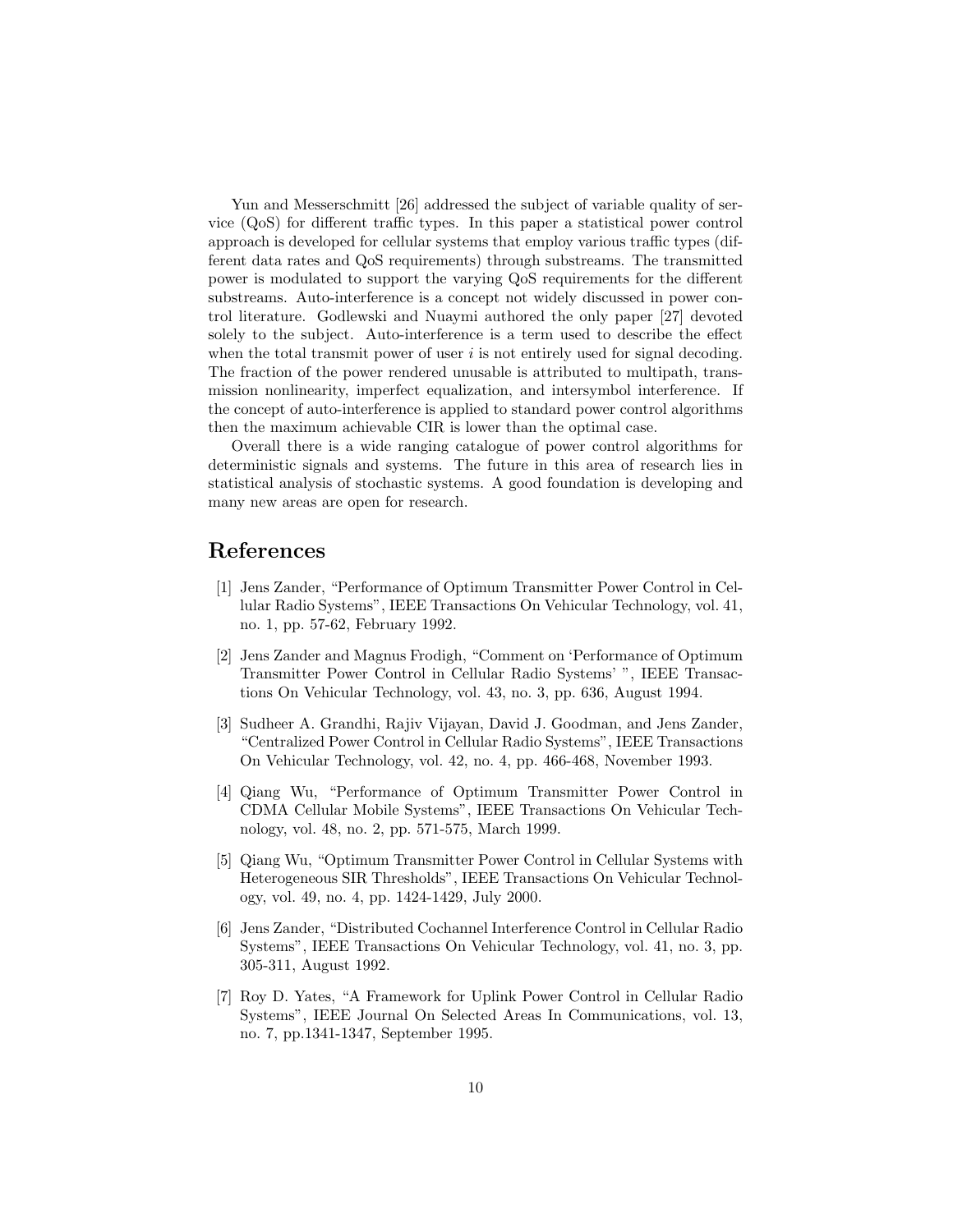- [8] Gerard J. Foschini and Zoran Miljanic, "A Simple Distributed Autonomous Power Control Algorithm and its Convergence", IEEE Transactions On Vehicular Technology, vol. 42, no. 4, pp. 641-646, November 1993.
- [9] Zvi Rosberg and Jens Zander, "Toward a framework for power control in cellular systems", Wireless Networks, vol. 4, no. 3, pp 215-222, April 1998.
- [10] Ching-Yao Huang and Roy D. Yates, "Rate of convergence for minimum power assignment algorithms in cellular radio systems", Wireless Networks, vol. 4, no. 3, pp.223-231, April 1998.
- [11] Riku Jantti and Seong-Lyun Kim, "Second-Order Power Control with Asymptotically Fast Convergence", IEEE Journal On Selected Areas In Communications, vol. 18, no. 3, pp.447-457, March 2000.
- [12] Sudheer A. Grandhi, Rajiv Vijayan, and David J. Goodman, "Distributed Power Control in Cellular Radio Systems", IEEE Transactions On Communications, vol. 42, no. 2/3/4, pp. 226-228, February/March/April 1994.
- [13] Aly El-Osery and Chaouki Abdallah, "Distributed Power Control in CDMA Cellular Systems", IEEE Antennas and Propagation Magazine, Vol. 42, no. 4, pp. 152-159, August 2000.
- [14] Aly El-Osery, Chaouki Abdallah, Mo Jamshidi, "Time Delay and Power Control in Spread Spectrum Wireless Networks", submitted to International Federation of Automatic Control (IFAC).
- [15] Fredrik Gunnarsson, Fredrik Gustafsson, and Jonas Blom, "Dynamical Effects of Time Delays and Time Delay Compensation in Power Controlled DS-CDMA", IEEE Journal On Selected Areas In Communications, vol. 19, no. 1, pp.141-151, January 2001.
- [16] Fredrik Gunnarsson, Jonas Blom, and Fredrik Gustafsson, "Estimation of the Carrier –To – Interference Ratio In Cellular Radio Systems", Proc. IEEE Vehicular Technology Conference, Houston TX, May 1999, pp. 1312 – 1316
- [17] F.C.M Lau and W.M. Tam, "Novel SIR-Estimation-Based Power Control in a CDMA Mobile Radio System Under Multipath Environment", IEEE Transactions On Vehicular Technology, vol. 50, no. 1, pp. 314-320, January 2001.
- [18] Deppa Ramakrishna, Naraya B. Mandayam, and Roy D. Yates, "Subspace-Based SIR Estimation for CDMA Cellular Systems", IEEE Transactions On Vehicular Technology, vol. 49, no. 5, pp. 1732-1742, May 2000
- [19] P. Sarath Kumar and Jack Holtzman, "Power Control for a Spread Spectrum System with Multiuser Receivers", Proceedings of PIMRC '95, Toronto, Canada, September 1995, pp. 955-959.